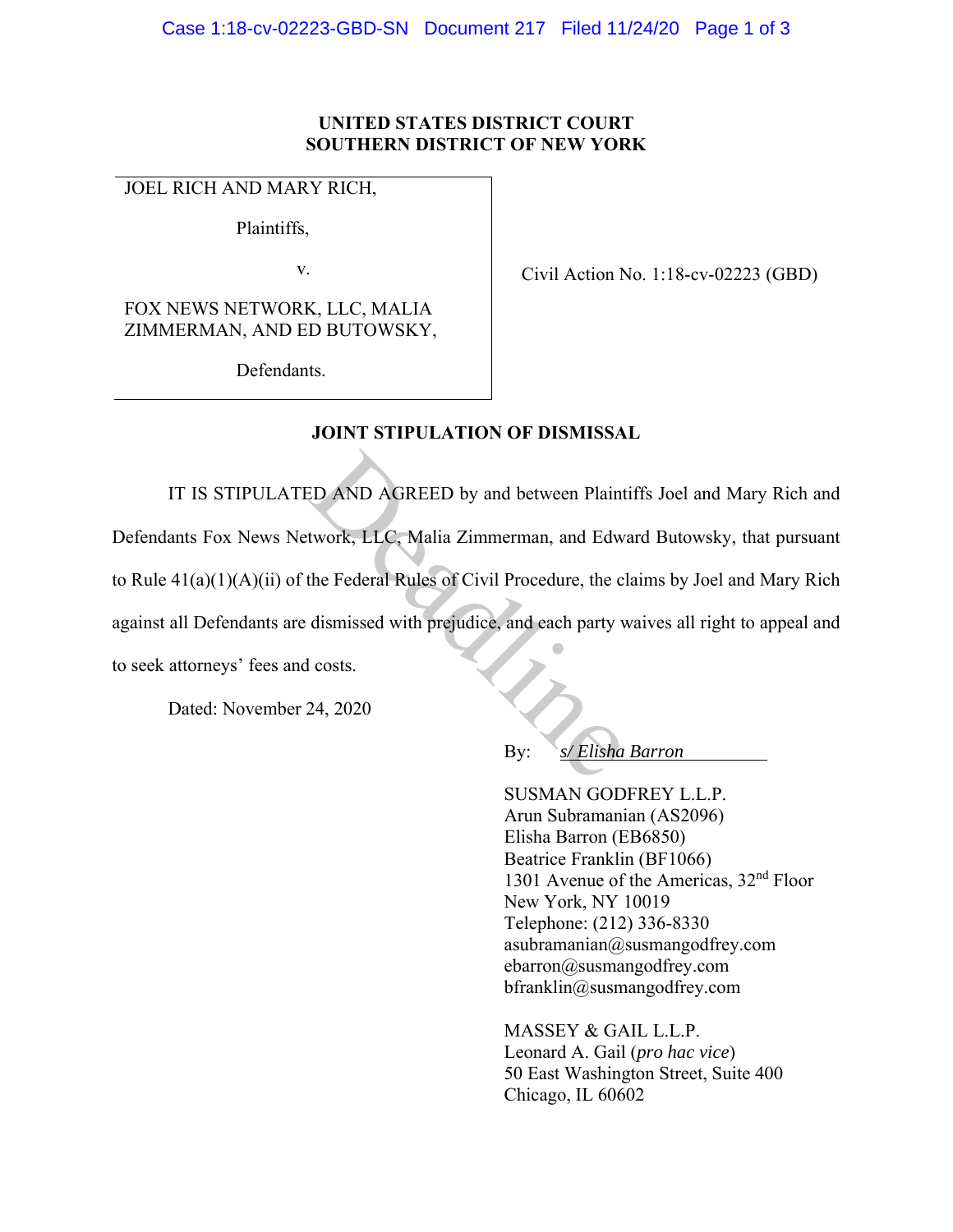Telephone: (312) 283-1590 lgail@masseygail.com

*Attorneys for Plaintiffs Joel and Mary Rich* 

*s/ Joseph Terry* (with consent) Joseph M. Terry Stephen J. Fuzesi Katherine Moran Meeks WILLIAMS & CONNOLLY LLP 725 Twelfth Street, N.W. Washington, D.C. 20005 Tel: (202) 434-5000 Fax: (202) 434-5029 jterry@wc.com sfuzesi@wc.com kmeeks@wc.com Deadline

650 Fifth Avenue, Suite 1500 New York, NY 10019

*Attorneys for Defendant Fox News Network, LLC* 

*s/ David Stern* (with consent)

David Stern DECHERT LLP U.S. Bank Tower 633 West 5th Street, Suite 4900 Los Angeles, CA 90071-2013 dstern@dechert.com (213) 808-5720 *Attorney for Defendant Malia Zimmerman* 

*s/ Eden Quainton* (with consent)

Eden Quainton Dunnington, Bartholow & Miller LLP, 230 Park Avenue New York, NY 10169 Tel: 212-682-8811 Fax 212-661 equainton@dunnington.com

*Attorney for Defendant Edward Butowsky*